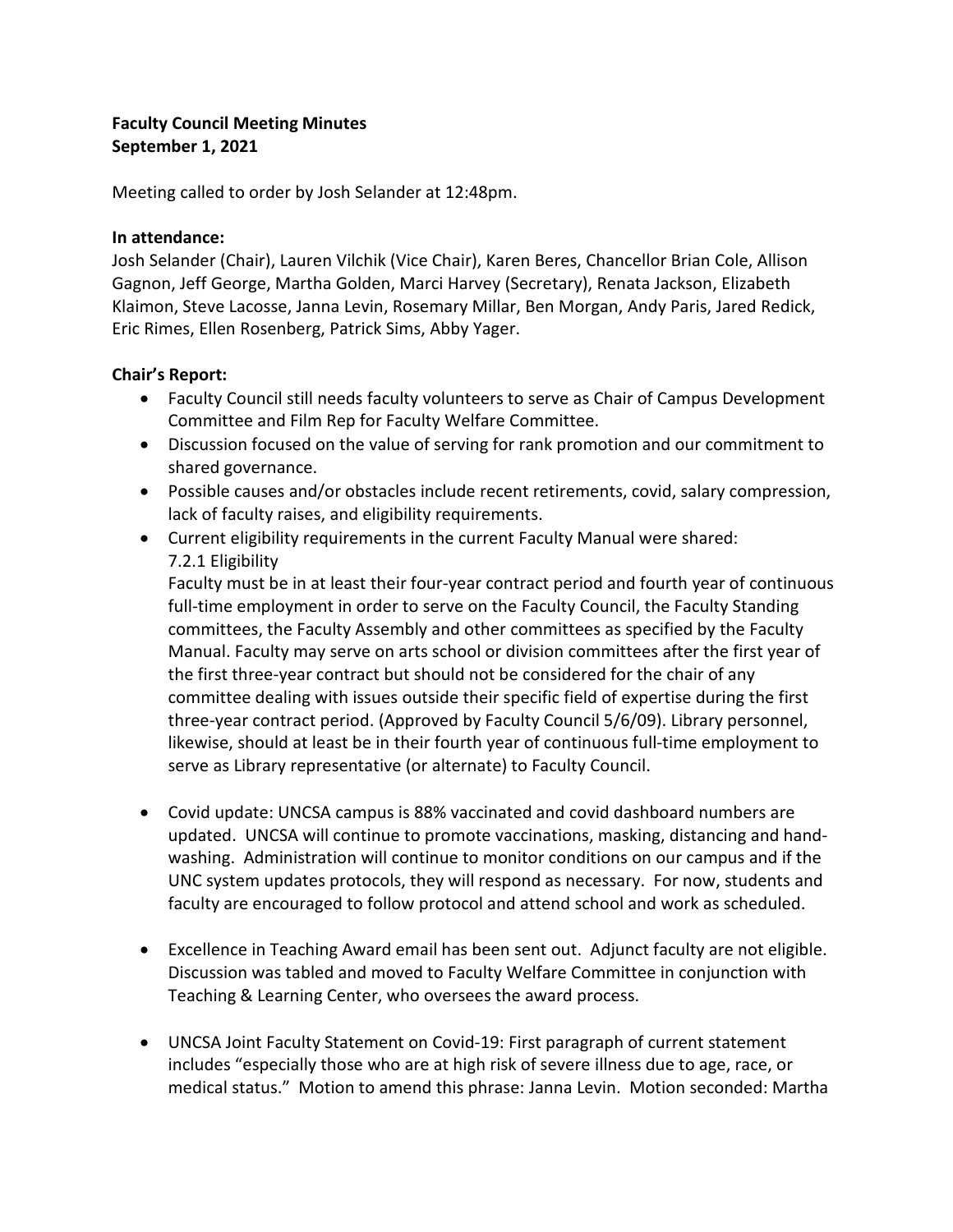Golden. Discussion led to vote being tabled. Group formed to make changes: Karen Beres, Patrick Sims, Andy Paris, Janna Levin. Discussion and vote at next meeting.

• EDI Governance Committee: More info will be coming out soon. A standing committee towards shared governance, giving more faculty an opportunity to serve, and for those who have a stake in the work. Rollout mid-October. Paperwork and documentation being done now.

### **Chancellor's Update:**

- Covid Update: Health and safety protocols have been effective to date. Conversations with SGA and other organizations has been positive. Policies and protocols will continue to be monitored. At the state level, no changes to mandates. President Hans has no new info from Public Health Commission now that Pfizer is fully approved by FDA. Our system follows rules set forth by Public Health Commission.
- Budget: Proposals passed by Senate and House. House proposal excluded nonfaculty EHRA positions. House leadership replied this was an error and are working to correct it. Both budgets include one-time funding for delayed maintenance. Both include Stevens Center repairs. Optimistic that we will reach a budget this year. 2% increases for next 2 years, as well as one-time bonuses for some. Senate proposed 1.5%, House 2.5%, and Gov 3.5%. Hopefully will have a budget by end of month.
- Cole will be visiting each school's faculty meetings in the coming months, as will Provost Sims. Oct. 1 release of new strategic plan.

# **Provost's Update:**

- EDI Governance committee: once this committee is defined and formed, it will be a standing committee. Designed to be an advisory committee to Chief Diversity Officer. Will convene 2 hours each month; immediate focus group for campus; where can we work towards improving EDI opportunities and addressing issues. This creates accountability for how we address EDI as an institution.
- Priorities for hiring: Chief Diversity Officer search will begin this semester with goal of Spring semester, summer at latest. Looking for outside funding for this. Dean for DLA search will begin. Announcing a search for Budget analyst/Budget officer. Not new allocation but funded from current budget.

# **Committee Updates:**

- Faculty Rank, Faculty Welfare and Faculty Development Committees will be meeting in the next weeks.
- EPC will meet next week. Calendar discussion for intensive arts period will be on the agenda.